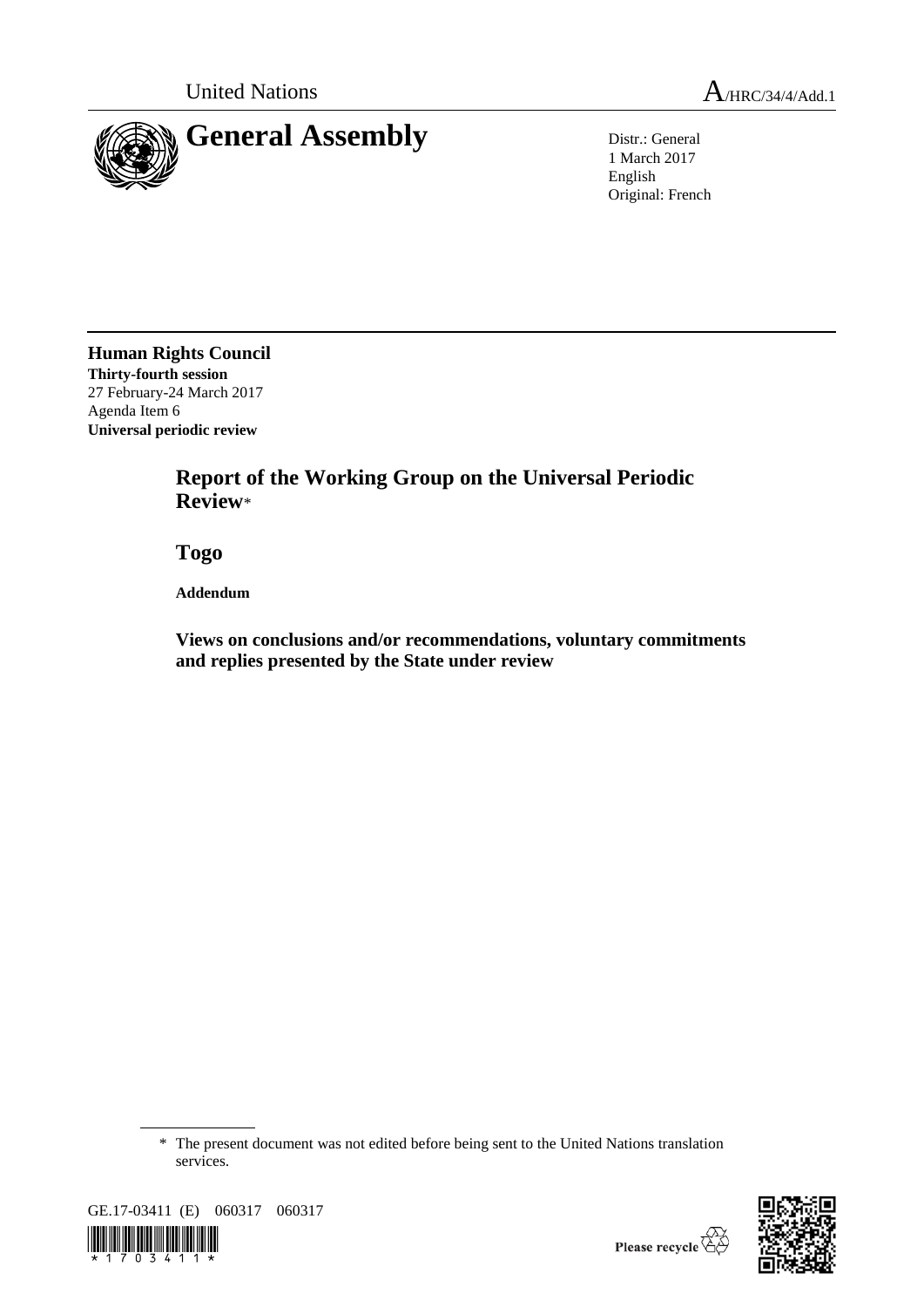1. Togo was considered during the second cycle of the universal periodic review, on 31 October 2016, pursuant to Human Rights Council resolution 16/21 of 25 March 2011 and decision 17/119 of 17 June 2011.

2. The delegation, led by Mr. Kokouvi Agbetomey, Minister of Justice and Relations with the Institutions of the Republic, presented a report on the progress made in the promotion and protection of human rights since the first cycle, the practical implementation of the recommendations accepted, the remaining challenges, future prospects and the State party's expectations in respect of technical assistance.

3. Following the review, 195 recommendations were formulated by 79 States in respect of Togo. The delegation of Togo accepted 162 of these recommendations, of which 26 have already been implemented, took note of 22 and deferred its response to 11.

4. The present addendum provides information on the position of Togo in respect of the recommendations deferred to the thirty-fourth session of the Human Rights Council. The recommendations can be grouped under the following headings:

- Trafficking in persons
- Violence against women
- Children's rights
- Standing invitation to mandate holders and special procedures
- Quotas for women in elected and administrative positions
- Referendum on presidential term limits and setting of a date for local elections
- Quotas for the employment of persons with disabilities

## **I. Accepted recommendations**

#### **A. Trafficking in persons**

Recommendation 130.2 (Timor-Leste); Recommendation 130.6 (Botswana).

#### **B. Violence against women**

Recommendation 130.3 (Turkey); Recommendation 130.4 (Algeria); Recommendation 130.5 (Belgium).

### **II. Noted recommendations**

#### **A. Children's rights**

Recommendation 130.1 (Montenegro) (Portugal).

### **B. Standing invitation to mandate holders**

Recommendation 130.7 (Rwanda), (Azerbaijan); Recommendation 130.8 (Mexico), (Ghana), (Guatemala), (Montenegro).